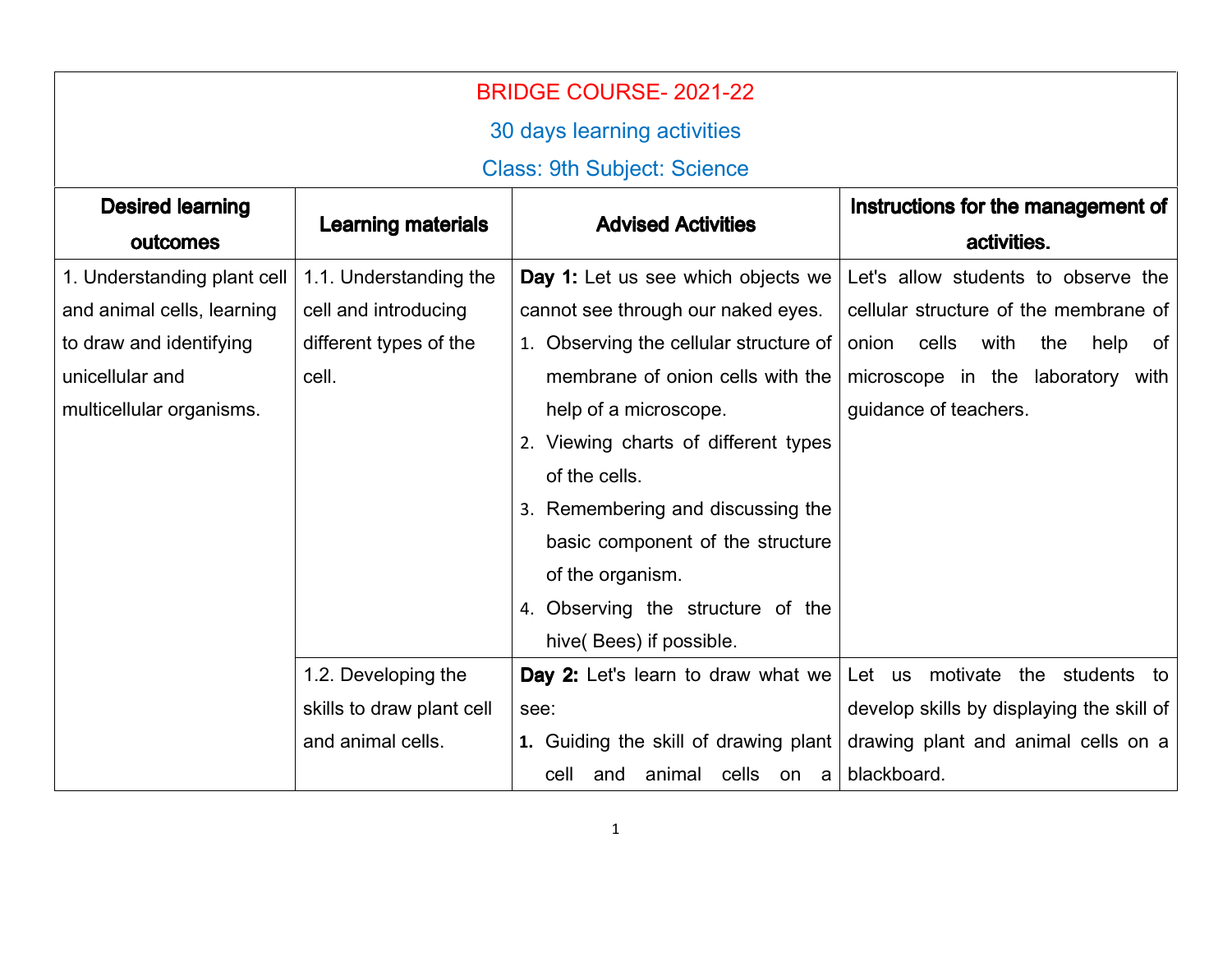|                          |                         | blackboard.                                                                |
|--------------------------|-------------------------|----------------------------------------------------------------------------|
|                          |                         | 2. Observe a picture of plant cells                                        |
|                          |                         | and animal cells and motivate                                              |
|                          |                         | students to write.                                                         |
|                          | 1.3. Understanding the  | Let the students list the names of the<br>Day 3:                           |
|                          | examples of unicellular | organisms in the environment around<br>1. Viewing a chart of single-celled |
|                          | and multicellular       | and multicellular organisms.<br>them, let us realize that they are         |
|                          | organisms.              | Discussion on unicellular and<br>multicellular organisms, and let us<br>2. |
|                          |                         | multicellular organisms.<br>demonstrate<br>understand<br>and               |
|                          |                         | Listing the names of unicellular<br>unicellular organisms.<br>3.           |
|                          |                         | and multicellular organisms.                                               |
|                          |                         | Video viewing of unicellular<br>4.                                         |
|                          |                         | organisms.                                                                 |
|                          |                         | Identify and list multicellular<br>5.                                      |
|                          |                         | organisms in the surrounding                                               |
|                          |                         | environment.                                                               |
| 2. To interpret          | 2.1. To understand      | Let us understand the organisms that<br>Day-4:                             |
| microorganisms, identify | microorganisms and to   | 1. Viewing<br>of cannot be seen through our naked<br>picture<br>a          |
| and classify disease-    | know the example of     | microorganisms.<br>allowing<br>the slides of<br>by<br>eyes                 |
| causing and useful       | various                 | Watching various<br>organisms to be viewed in<br>ready-made<br>the<br>2.   |
| microorganisms.          | microorganisms.         | slides in the laboratory.<br>laboratory and help to list them.             |
|                          |                         | Watching<br>videos<br>of<br>β.                                             |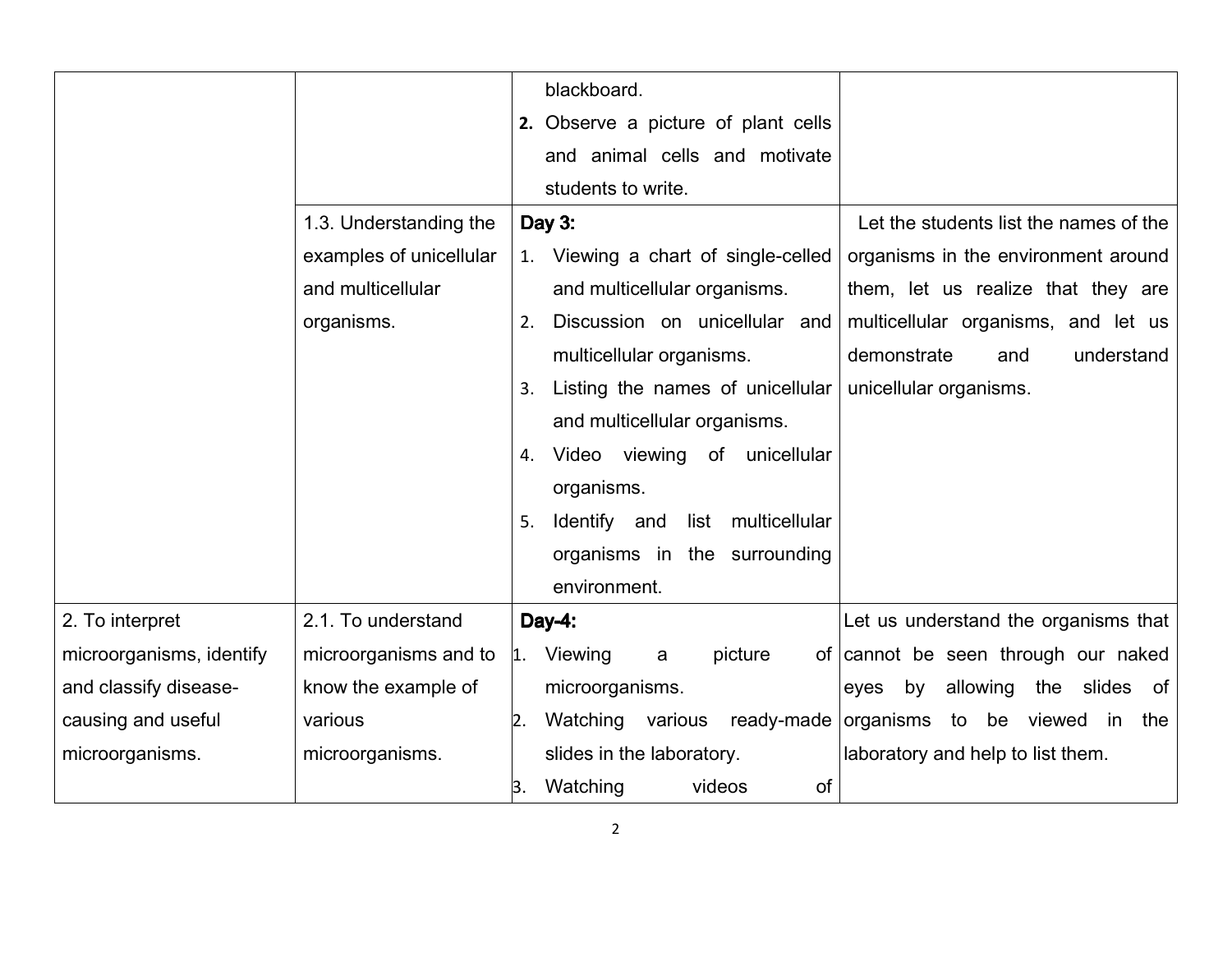|                         | microorganisms.                        |                                              |
|-------------------------|----------------------------------------|----------------------------------------------|
|                         | Listing<br>the<br>of<br>names<br>и.    |                                              |
|                         | microorganisms.                        |                                              |
| 2.2. Introduction of    | Day- 5:                                | Let us list the names of various             |
| disease-causing         | Introduction to disease-causing<br>1.  | discuss<br>diseases<br>and<br>the            |
| microorganisms.         | micro-organisms which are not          | microorganisms responsible for them          |
|                         | visible to our naked eyes.             | and motivate them to list their names        |
|                         | Viewing pictures of disease-<br>2.     | and allow them to view their pictures.       |
|                         | causing microorganisms.                |                                              |
|                         | Watching videos about disease-<br>3.   |                                              |
|                         | causing microorganisms.                |                                              |
|                         | Making a list of disease-causing<br>4. |                                              |
|                         | microorganisms<br>the<br>and           |                                              |
|                         | diseases they cause.                   |                                              |
|                         | List the<br>5.<br>names of various     |                                              |
|                         | discuss<br>the<br>diseases<br>and      |                                              |
|                         | microorganisms responsible for         |                                              |
|                         | them.                                  |                                              |
| 2.3. Introducing        | Day- 6: Introduction to useful micro-  | discuss<br>the<br>useful<br>Let<br><b>us</b> |
| microorganisms that     | organisms which are not visible to     | microorganisms and<br>their<br>useful        |
| are useful to us in our | our naked eyes.                        | situations and make them to view in          |
| daily life.             | 1. Viewing pictures of useful micro-   | the drawings.                                |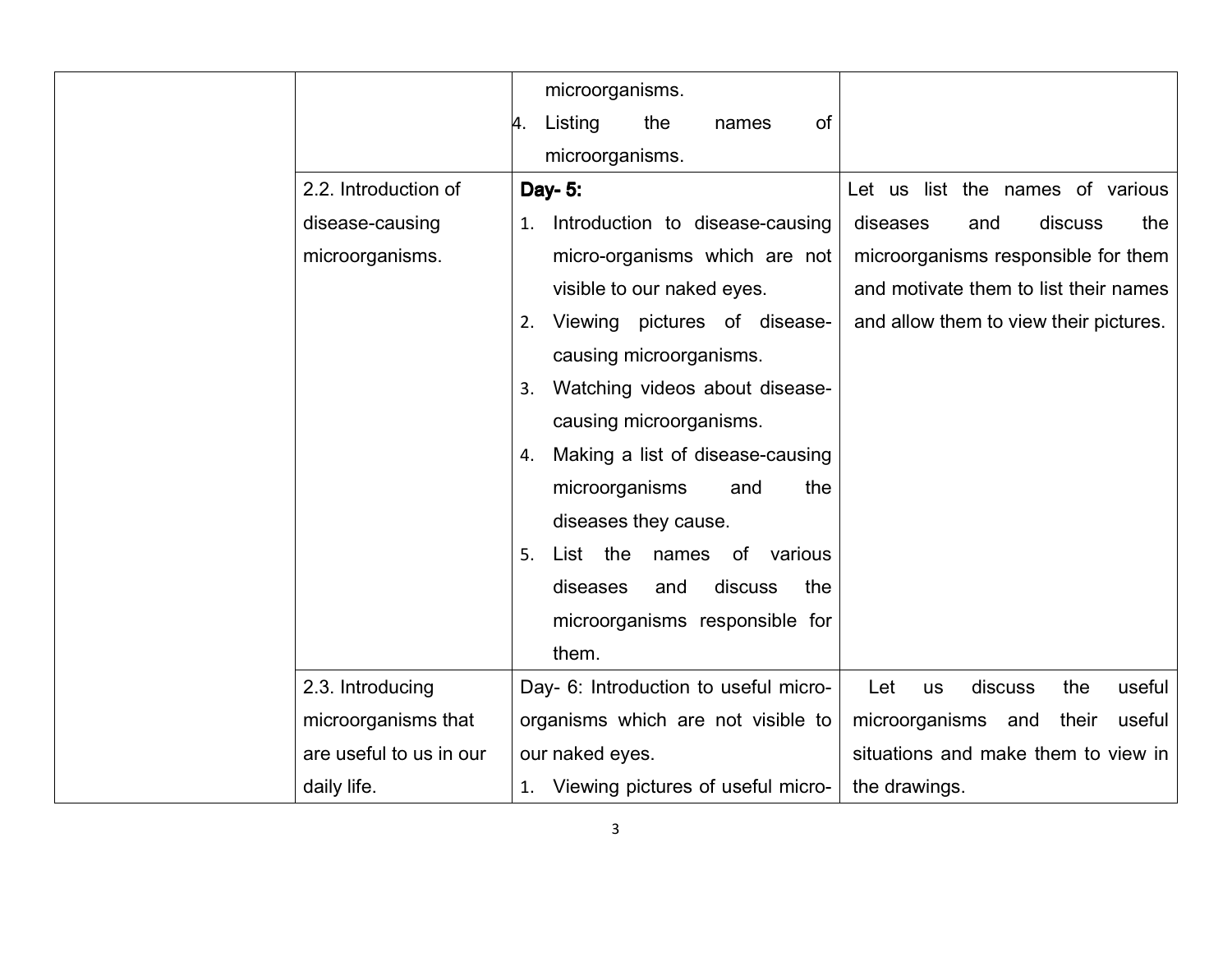|                            |                     | 2.<br>3. | organisms.<br>Watching videos about useful<br>micro-organisms.<br>discuss<br>To<br>useful<br>microorganisms and their useful<br>situations. |                                       |
|----------------------------|---------------------|----------|---------------------------------------------------------------------------------------------------------------------------------------------|---------------------------------------|
| 3. Analyzing the causes of | 3.1. The causes of  |          | Day- 7.                                                                                                                                     | Let us observe<br>the pictures of     |
| environmental              | environmental       | 1.       | Group discussion on the causes                                                                                                              | situations that lead to environmental |
| degradation, explaining    | degradation will be |          | of environmental degradation.                                                                                                               | degradation and allow the group to    |
| water pollution and air    | known.              | 2.       | Viewing the pictures of situations                                                                                                          | discuss<br>the<br>0f<br>on<br>causes  |
| pollution.                 |                     |          | responsible for environmental<br>degradation.                                                                                               | environmental degradation.            |
|                            |                     | 3.       | Writing a short essay on the                                                                                                                |                                       |
|                            |                     |          | of<br>environmental<br>causes                                                                                                               |                                       |
|                            |                     |          | degradation.                                                                                                                                |                                       |
|                            |                     | 4.       | Organizing speeches on the                                                                                                                  |                                       |
|                            |                     |          | <b>of</b><br>environmental<br>causes                                                                                                        |                                       |
|                            |                     |          | degradation.                                                                                                                                |                                       |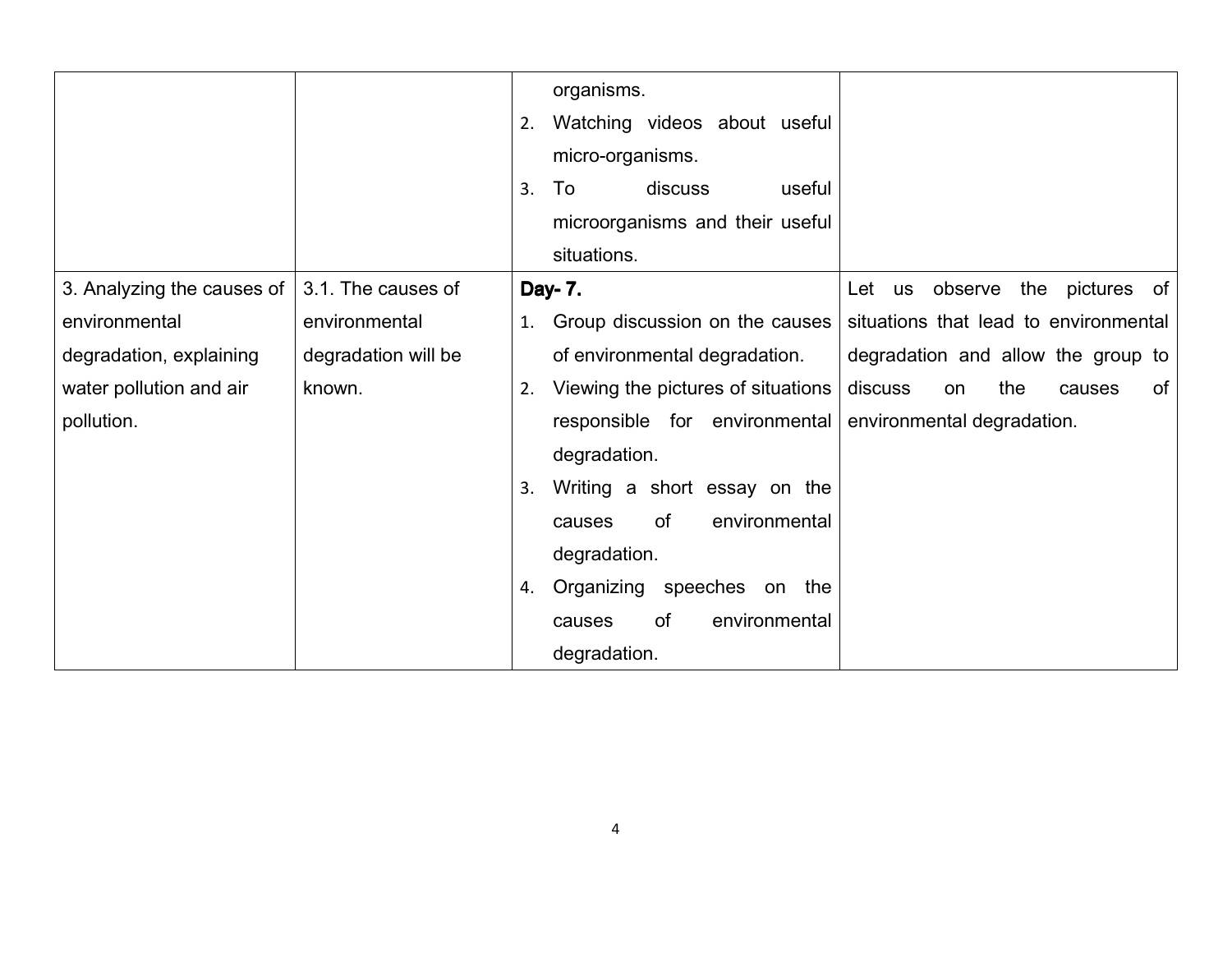| 3.2. Water pollution is | Day-8:                                                                                                                                                                                                                                                                                               | Visit the local water polluted site near                                            |
|-------------------------|------------------------------------------------------------------------------------------------------------------------------------------------------------------------------------------------------------------------------------------------------------------------------------------------------|-------------------------------------------------------------------------------------|
| interpreting and        | Discussion on water pollution.<br>1.                                                                                                                                                                                                                                                                 | their school and observe the polluted                                               |
| analyze the causes and  | 2. Visiting a local water polluted                                                                                                                                                                                                                                                                   | water and help them understand                                                      |
| its effects.            | place.                                                                                                                                                                                                                                                                                               | water pollution.                                                                    |
|                         | 3. Pictorial view of water pollution.                                                                                                                                                                                                                                                                |                                                                                     |
|                         | Day -9:<br>Discussion on the causes and<br>effects of water pollution.<br>List and present the causes and<br>2.<br>effects of water pollution in<br>groups.<br>3. Viewing pictures of the causes<br>and effects of water pollution.<br>4. Video viewing of causes and<br>effects of water pollution. | 2. List the causes and effects of water<br>pollution and motivate us to present it. |
| 3.3. The meaning of air | $Day - 10$ :                                                                                                                                                                                                                                                                                         | Let us have a proper discussion to                                                  |
| pollution, the causes   | 1. Discussion on air pollution.                                                                                                                                                                                                                                                                      | understand air pollution by taking a                                                |
| and the consequences    | 2. Visit an air pollution site if                                                                                                                                                                                                                                                                    | direct look at the smoke emitted by                                                 |
| are known.              | possible.                                                                                                                                                                                                                                                                                            | vehicles on the road near the school                                                |
|                         | 3. Air pollution pictorial view.                                                                                                                                                                                                                                                                     | and listing other reasons.                                                          |
|                         |                                                                                                                                                                                                                                                                                                      |                                                                                     |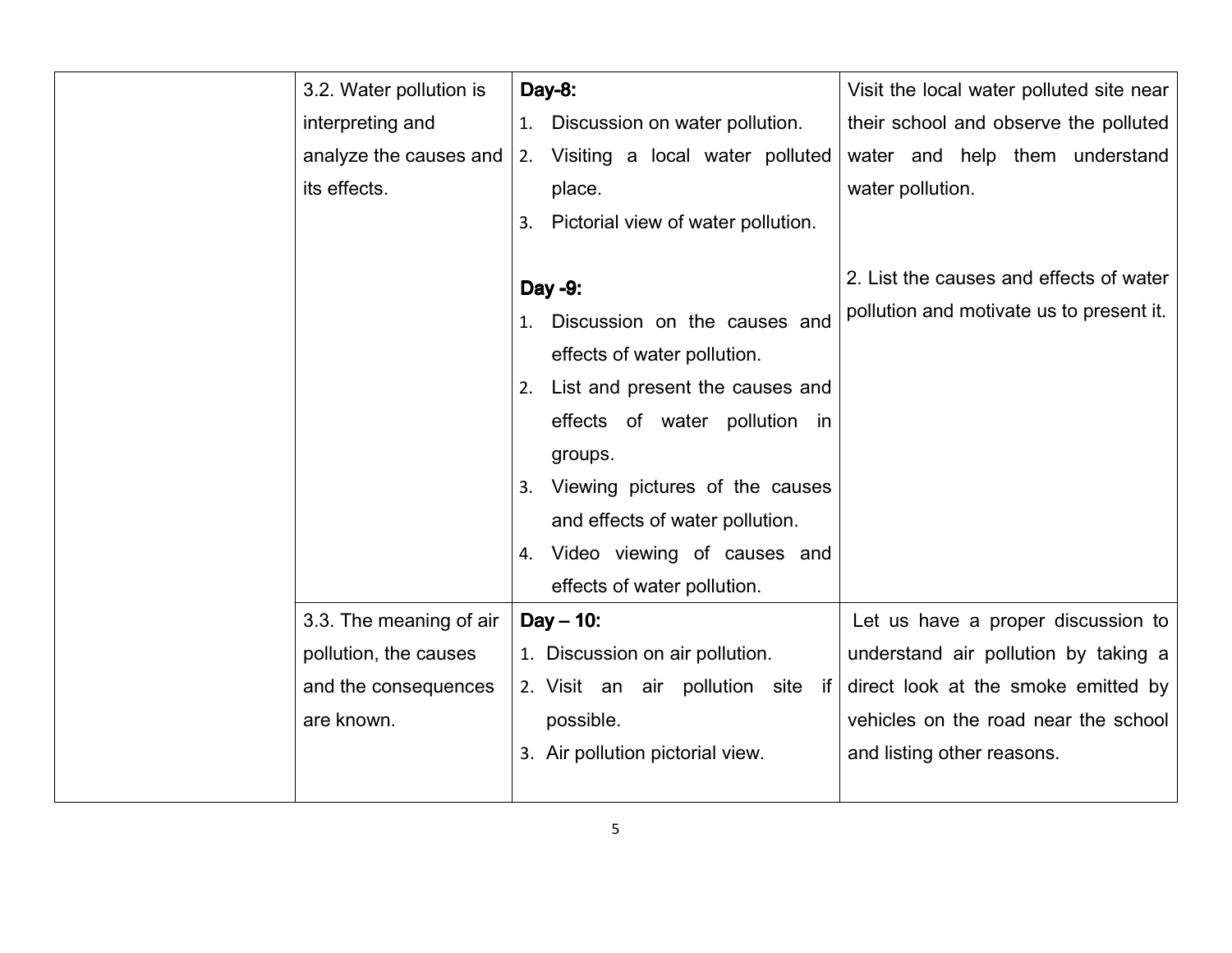|                       |                          | Day -11:                               | Let us divide the students into groups |
|-----------------------|--------------------------|----------------------------------------|----------------------------------------|
|                       |                          | 1. Discussion on the cause and         | to discuss and motivate them to        |
|                       |                          | effects of air pollution.              | present the causes and effects of air  |
|                       |                          | 2. Listing and promoting the causes    | pollution.                             |
|                       |                          | and effects of air pollution in        |                                        |
|                       |                          | groups.                                |                                        |
|                       |                          | 3. Viewing pictures of the cause and   |                                        |
|                       |                          | effects of air pollution.              |                                        |
|                       |                          | 4. Video viewing of causes and         |                                        |
|                       |                          | effects of air pollution.              |                                        |
| 4. Understanding the  | 4.1. Preparation of soil | Day-12:                                | Let us show pictures of the soil-      |
| basic methods of crop | and sowing method.       | 1. Listing<br>the<br>stages<br>of soil | preparation and sowing method and      |
| production and its    |                          | preparation and sowing method.         | discuss with the students and guide    |
| analysis.             |                          | 2. Displaying<br>pictures<br>and       | them to list the steps.                |
|                       |                          | discussing the stages of soil          |                                        |
|                       |                          | preparation and sowing.                |                                        |
|                       |                          | 3. If possible, meet the farmers and   |                                        |
|                       |                          | collect information.                   |                                        |
|                       |                          | 4. Giving books on agricultural        |                                        |
|                       |                          | practices available in the library     |                                        |
|                       |                          | to read.                               |                                        |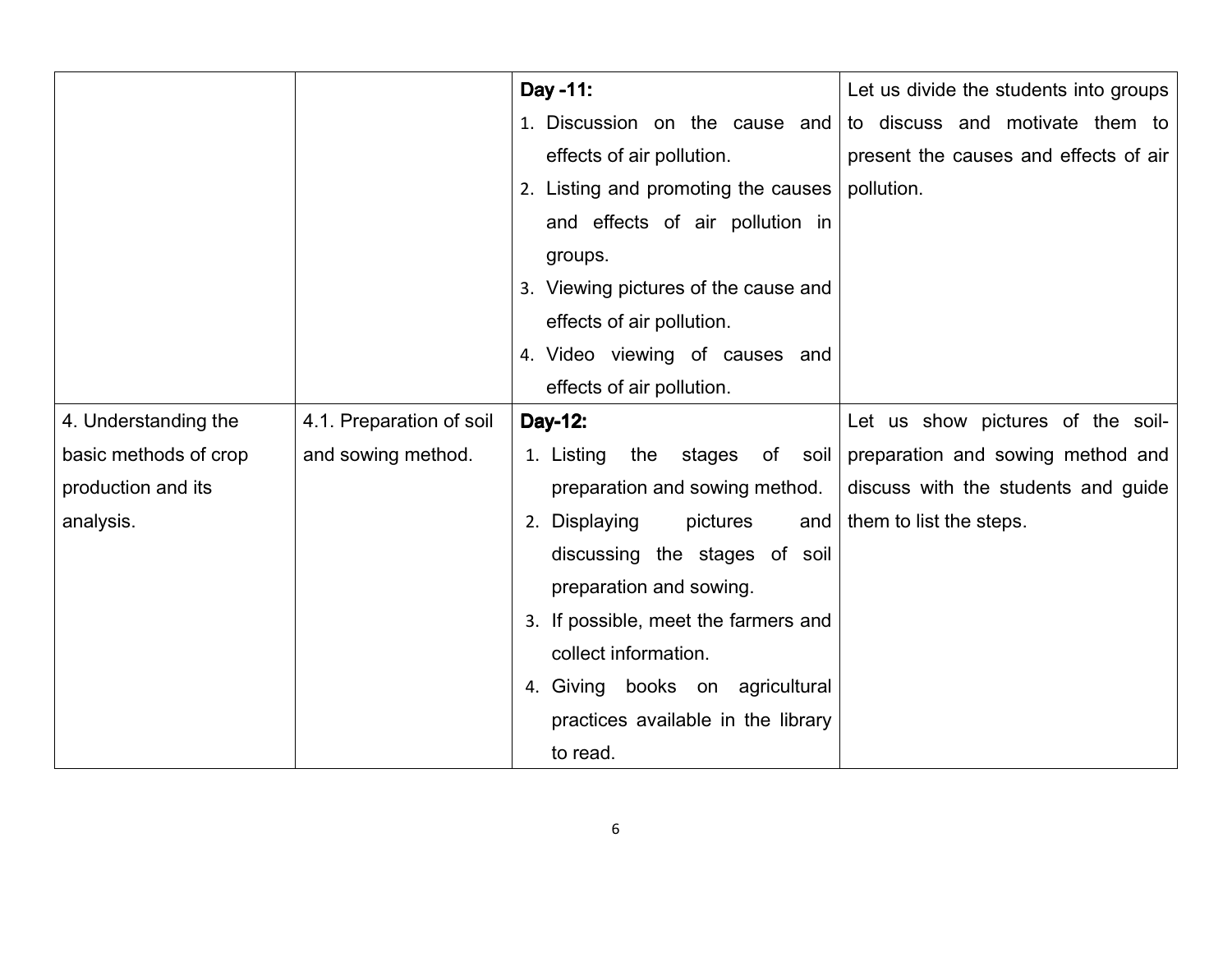| 4.2. Collecting          | Day-13.                               | List the names of manures used by         |
|--------------------------|---------------------------------------|-------------------------------------------|
| information on the use   | 1. Discussion on use of manures       | farmers for crops in the field. Let us    |
| of manures and proper    | and proper irrigation system.         | guide them to discuss the quantity of     |
| irrigation practices.    | 2. Let us list the names of manures   | use of those fertilizers.                 |
|                          | used for crops in the field.          | Let us list the irrigation practices used |
|                          | 3. Observe and discuss the pictures   | for crops in the field and discuss the    |
|                          | of various irrigation systems.        | best irrigation system in them.           |
|                          | 4. Speech competition on the effect   |                                           |
|                          | of excessive use of fertilizers.      |                                           |
|                          | 5. Writing a short essay on 'Good     |                                           |
|                          | Irrigation System in Agriculture'.    |                                           |
|                          |                                       |                                           |
| 4.3. Information on crop | Day-14:                               | Ask students to collect information       |
| protection, harvesting   | 1. Listing<br>the<br>precautionary    | from farmers about pesticides used        |
| and storage method.      | measures adopted by farmers in        | in crop protection in the field. Let us   |
|                          | protecting the crop.                  | have appropriate discussions using        |
|                          | 2. Discussing<br>the<br>method<br>of  | the information collected.                |
|                          | harvesting<br>harvesting<br>and<br>of | Let us form groups of students and        |
|                          | crops.                                | allow them to discuss crop harvesting     |
|                          | 3. Viewing photos of new methods      | and crops collection method.              |
|                          | of crop protection, harvesting and    |                                           |
|                          | storage.                              |                                           |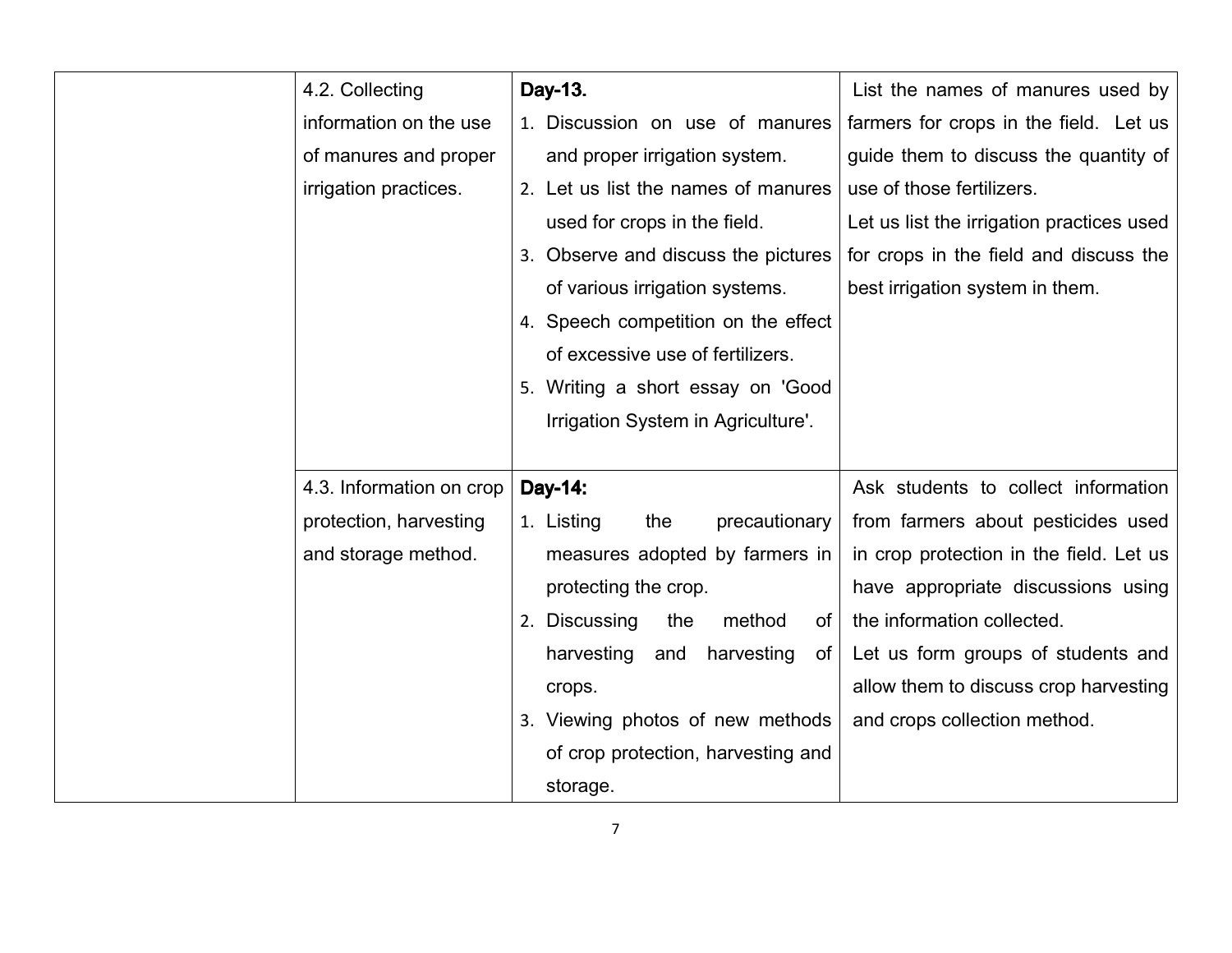| 5. identification and       | 5.1. Understanding the | Day-15.                             | Ask students to list the compounds |
|-----------------------------|------------------------|-------------------------------------|------------------------------------|
| classification of elements, | elements & listing the | 1. Understanding elements using     | used in their home and help them   |
| compounds, pure             | names and symbols of   | periodic table of elements.         | identify the elements and motivate |
| materials and impure        | the elements used in   | 2. Listing compounds from elements  | them to write atomic symbols.      |
| substances.                 | everyday life.         | in the house.                       |                                    |
|                             |                        | 3. Listing out the most valuable    |                                    |
|                             |                        | elements of our lives and write     |                                    |
|                             |                        | their symbols.                      |                                    |
|                             |                        |                                     |                                    |
|                             |                        |                                     |                                    |
|                             | 5.2. Understanding the | Day-16.                             | Let us show water, sugar and salt  |
|                             | compound and listing   | 1. List the compounds used in daily | and motivate them to identify the  |
|                             | the name and           | life and name the elements in       | elements present in them and write |
|                             | molecular formula of   | them.                               | their molecular formula.           |
|                             | compounds used in      | 2. List the compounds used in daily |                                    |
|                             | everyday life.         | life and write their molecular      |                                    |
|                             |                        | formula.                            |                                    |
|                             |                        | Discussion on compounds and<br>3.   |                                    |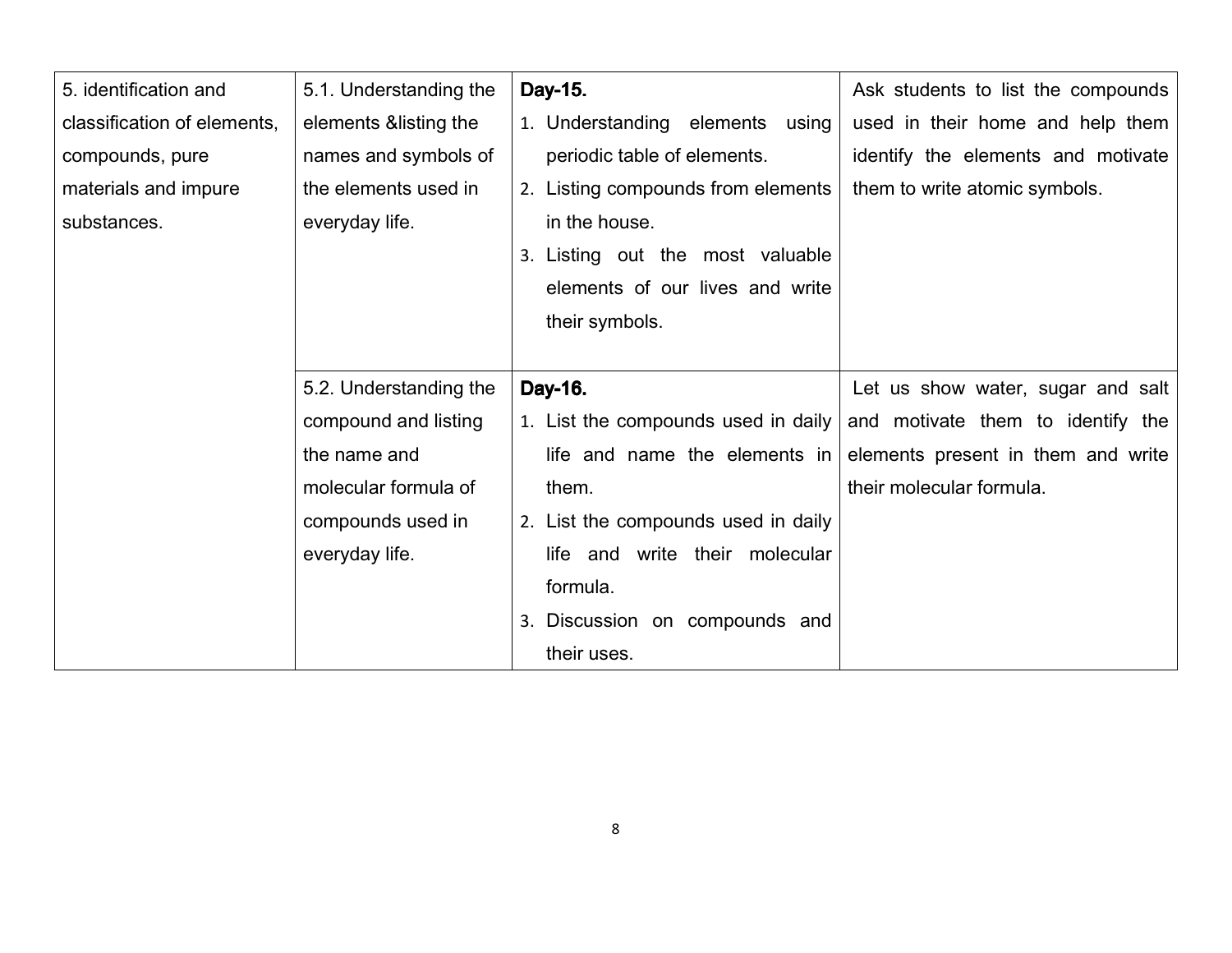|                       | 5.3. Understanding and  | Day-17.                               | Let us help in classifying the Pure   |
|-----------------------|-------------------------|---------------------------------------|---------------------------------------|
|                       | giving examples of pure | 1. Listing<br>Elements<br>the<br>and  | substances and impure substances      |
|                       | substances& impure      | compound form of pure materials       | based on their chemical composition   |
|                       | substances.             | we use.                               | in the list of given materials.       |
|                       |                         | 2. Listing the impure substances of   | E.g. iron, water and water etc.       |
|                       |                         | the mixture we use.                   |                                       |
|                       |                         | 3. Discussing pure<br>substances&     |                                       |
|                       |                         | impure substances.                    |                                       |
|                       |                         | Day-18.                               | List pure & impure substances. Let's  |
|                       |                         | 1. Make an album by listing pure &    | help make an album.                   |
|                       |                         | impure substances.                    |                                       |
|                       |                         | 2. List<br>the<br>&<br>pure<br>impure |                                       |
|                       |                         | substances and list the basic         |                                       |
|                       |                         | components.                           |                                       |
| 6. Understanding the  | 6.1. To understand      | Day-19.                               | • Let us discuss the structure of the |
| structure of atom and | atom and to introduce   | 1. Understanding atom using atomic    | atom using atomic model chart and     |
| molecules.            | the models of atomic    | model chart.                          | explain the method of creating a      |
|                       | structure. (by using    | 2. Writing the structure of atoms of  | atomic model on the drawing sheet     |
|                       | stick and ball models)  | different<br>elements<br>the<br>on    | and give appropriate guidance to      |
|                       |                         | blackboard.                           | children to create.                   |
|                       |                         | 3. Writing atomic<br>model<br>on a    |                                       |
|                       |                         | drawing sheet.                        |                                       |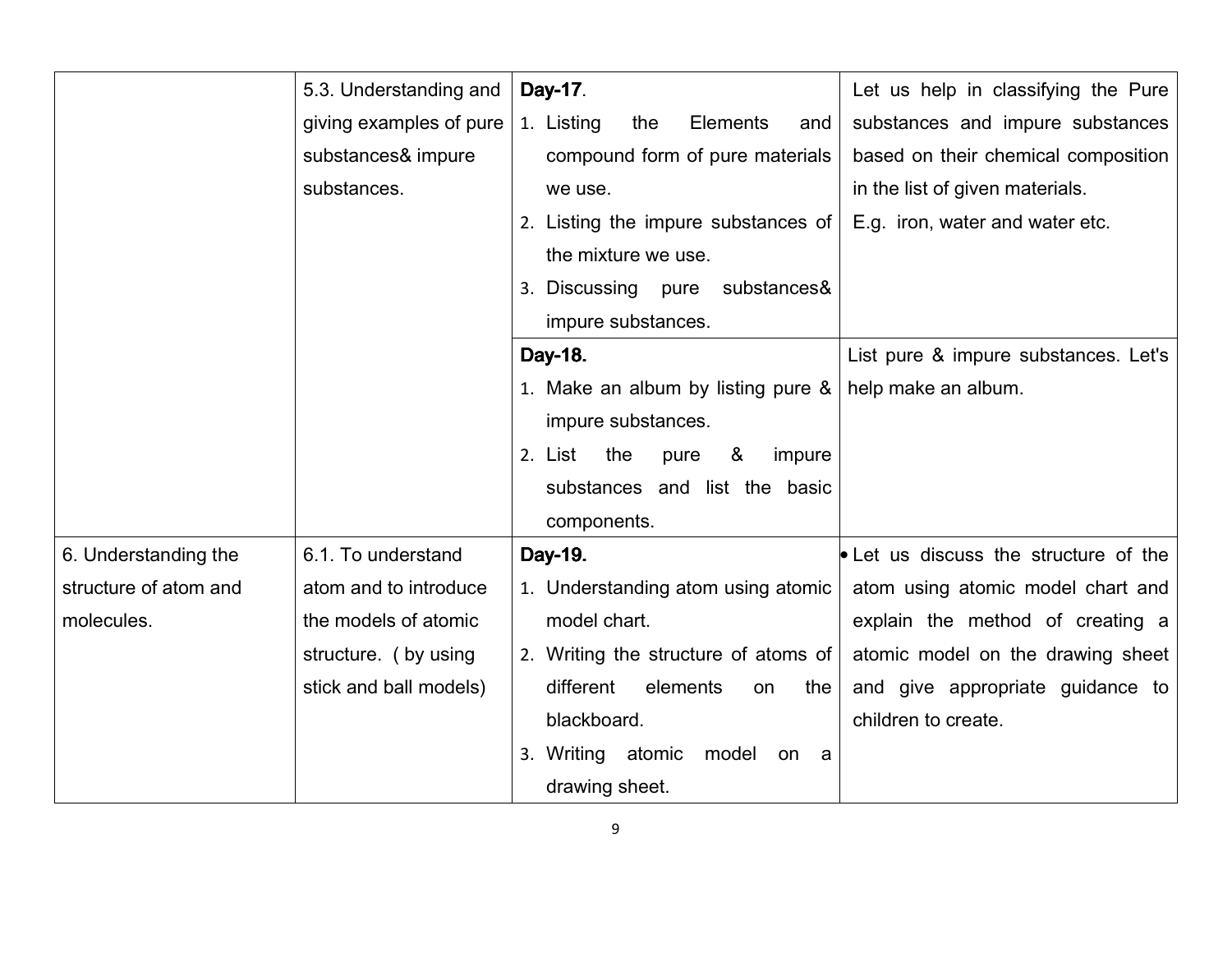|                             |                               | 4. Watching atomic model videos.                 |                                                                     |
|-----------------------------|-------------------------------|--------------------------------------------------|---------------------------------------------------------------------|
|                             | 6.2. Understanding the        | Day-20:                                          | Using<br>PPT <sub>s</sub><br>drawings,<br>video,                    |
|                             | formation of molecules        | 1. Understanding<br>molecule<br>the              | interpreting the molecule, introduce                                |
|                             | by giving examples like       |                                                  | using charts of the formation of the samples of molecular structure |
|                             | O <sub>2</sub> H <sub>2</sub> | molecules.                                       | and give proper guidance to write the                               |
|                             |                               | 2. Writing the molecular structure of            | formula<br>different<br>molecular<br>of                             |
|                             |                               | compounds<br>the<br>various<br>on<br>blackboard. | compounds.                                                          |
|                             |                               | 3. Listing the molecular formula of              |                                                                     |
|                             |                               | certain elements and compounds.                  |                                                                     |
|                             |                               | 4. Discussing<br>the<br>structure<br>0f          |                                                                     |
|                             |                               | certain elements and compounds.                  |                                                                     |
| 7. Identification of metals | 18. Introduction of           | Day-21:                                          | Ask students to list the names of the                               |
| and non-metals and          | metals and non-metals.        | 1. Is it metal or non-metal?                     | items they use in their home and give                               |
| explaining their physical   |                               | 2. Observation activity of objects               | them proper guidance to sort them                                   |
| properties.                 |                               | 3. List collections.                             | metals and non-metals.                                              |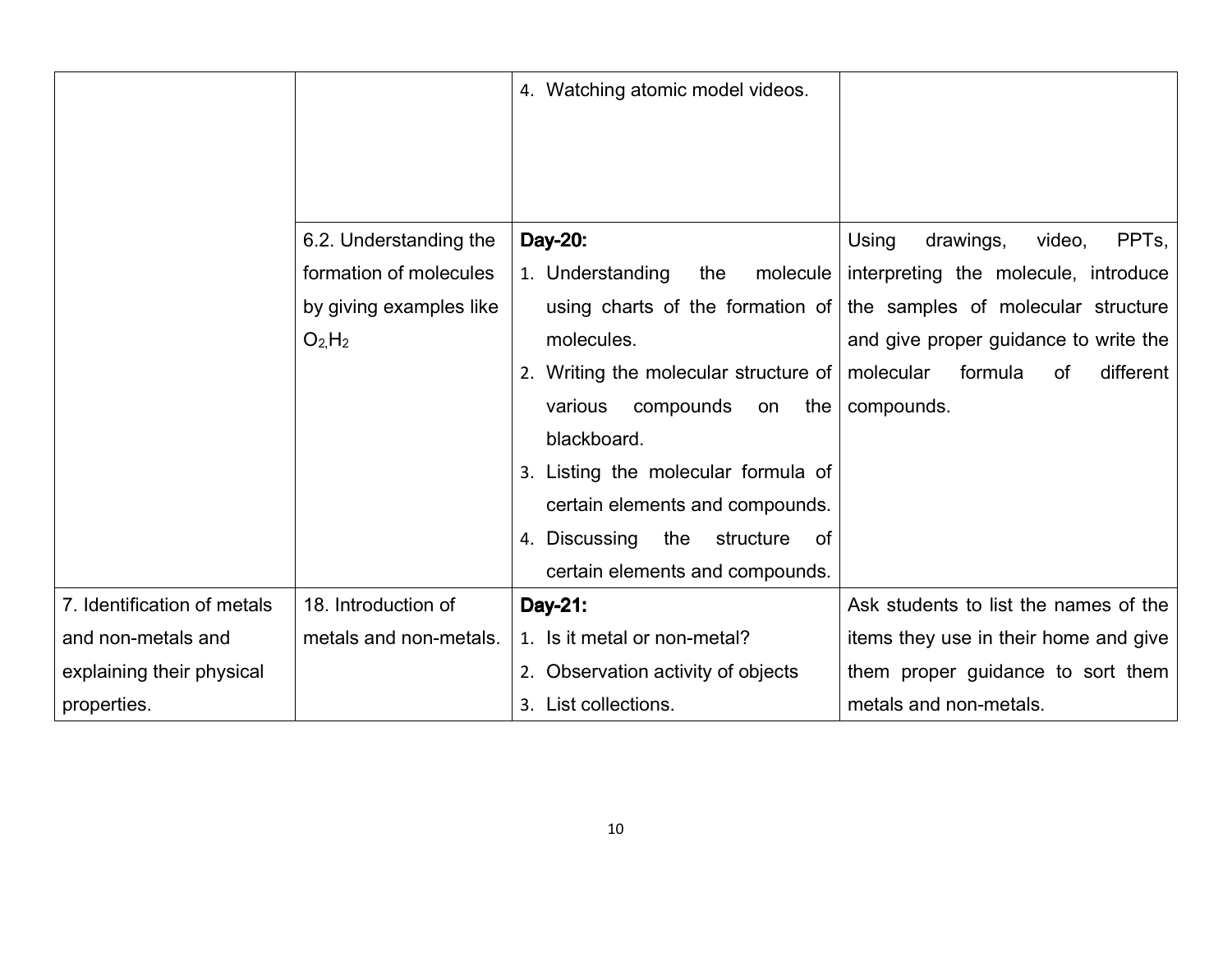|                             | 19. Discussing the        | Day-22:                                 | Let us explain the property of the        |
|-----------------------------|---------------------------|-----------------------------------------|-------------------------------------------|
|                             | physical properties of    | 1. Group Activity: Let us examine       | metals by asking the students to          |
|                             | metals. Eg: Malleability, | and list the physical properties of     | collect the wire and tin materials in     |
|                             | ductile property etc.     | metals.                                 | their house, to pour thin copper wire     |
|                             |                           | 2. Table Construction                   | inform them on<br>the<br>heat<br>and      |
|                             |                           | 3. Discussion of physical properties    | propagation method, and to ring the       |
|                             |                           | of metals.                              | bell to explain sonorous property in      |
|                             |                           |                                         | the school.                               |
|                             |                           |                                         | Let's allow students to watch video,      |
|                             |                           |                                         | pictorial or PPTs and engage in           |
|                             |                           |                                         | learning.                                 |
|                             | 20. List the physical     | Day-23:                                 | Explain the process of crushing           |
|                             | properties of non-        | 1. Group<br>Listing<br>Activity:<br>the | graphite within the lead stick in the     |
|                             | metals.                   | physical properties of metals.          | presence of students. Let us compare      |
|                             |                           | 2. Table construction                   | the absence of the property of the        |
|                             |                           | 3. Discussion<br>the<br>physical<br>on  | with<br>metals<br>with<br>sonorous<br>the |
|                             |                           | properties of non-metals.               | beating.                                  |
|                             |                           |                                         | Let's enable students to watch video,     |
|                             |                           |                                         | pictorial or PPTs.                        |
|                             |                           |                                         |                                           |
| 8. Identify and explain the | 21. Will recognize the    | Day-24.                                 | Discuss with the students about the       |
| effects of force and        | effects of force and      | 1. Playing a game.                      | effects of force while playing catching   |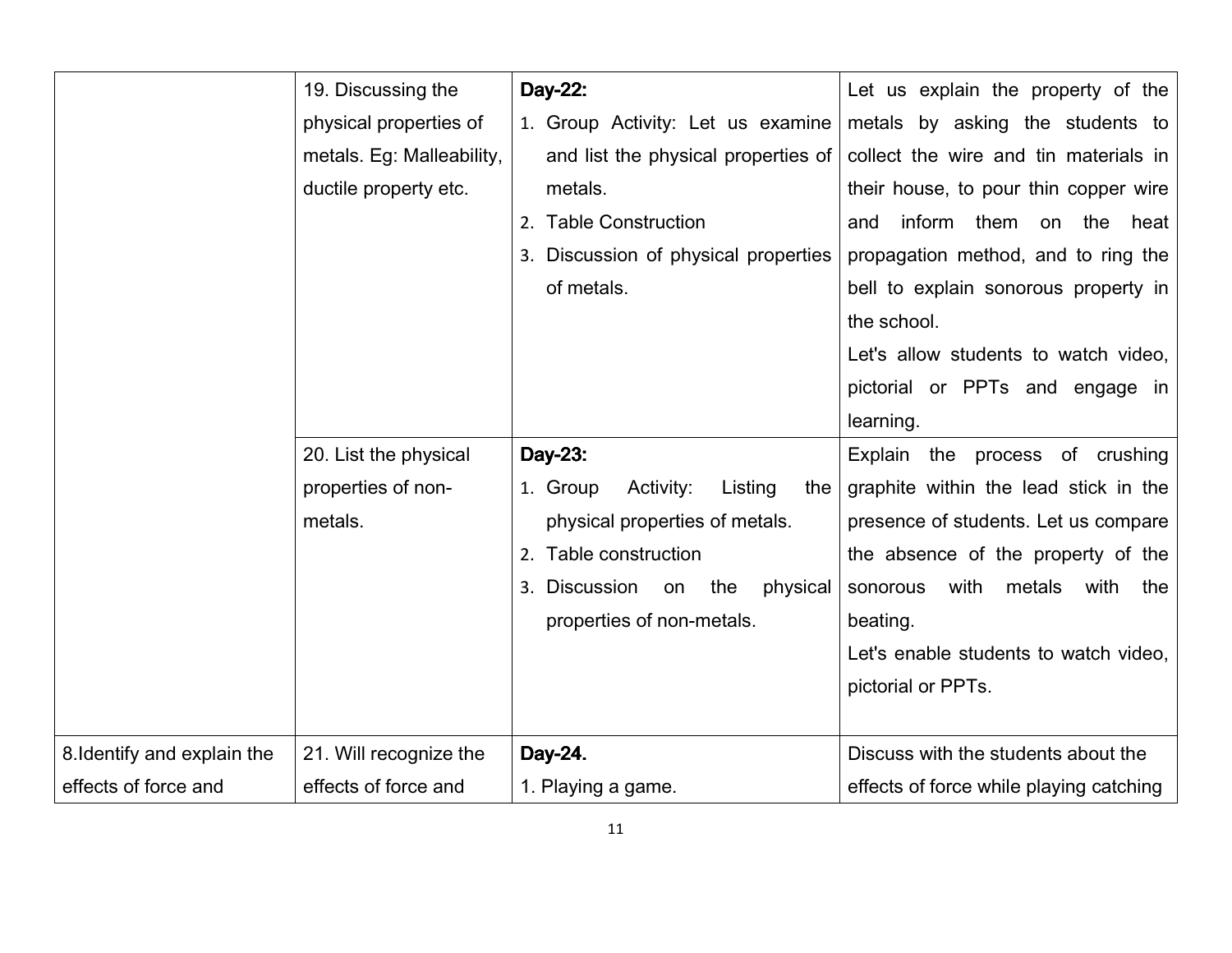| pressure                    | pressure.             | 2. Viewing a video.                   | a ball or a football.                      |
|-----------------------------|-----------------------|---------------------------------------|--------------------------------------------|
|                             | Ex: Force causes      | 3. Image viewing                      | 1. Conducting simple experiments           |
|                             | movement of bodies.   | Day-25.                               | like, reducing air from a syringe, filling |
|                             |                       | 1. Experiments on the effect of       | air in a cycle tube, two palms pressed     |
|                             |                       | pressure on materials.                | in the opposite direction on the blown     |
|                             |                       | 2. Group discussion.                  | balloon etc and also discuss about         |
|                             |                       | 3. Viewing a video.                   | the effect of pressure on them by          |
|                             |                       | 4. Image viewing                      | allowing students to view related          |
|                             |                       |                                       | video, images, ppt.                        |
|                             |                       |                                       |                                            |
| 9. Knowing about the        | 22. Understanding     | Day-26.                               | Put small pieces of paper in front of      |
| production of sound, need   | sound and the         | 1. By direct observation to show that | the loud speaker producing sound,          |
| of material medium for its  | production of sound.  | Sound is a form of energy.            | we observe the movement of paper           |
| propagation, and effects of |                       | 2. Produce sound and see.             | pieces by which we can conclude            |
| sound pollution.            |                       | 3. Inspect whether sound has force?   | sound is a form of energy. Notice how      |
|                             |                       |                                       | sound is produced while playing the        |
|                             |                       |                                       | game of hitting the balloons.              |
|                             |                       |                                       |                                            |
|                             | 23. Describing an     | Day-27.                               | Discuss how students are able to           |
|                             | activity to show that | 1. What helps us to hear the sound?   | hear the school bell rung.                 |
|                             | "Sound needs material | 2. Eye witness and discussion         | Run Let's discuss the method of            |
|                             | medium to propagate.  |                                       | propagation of sound in a land             |